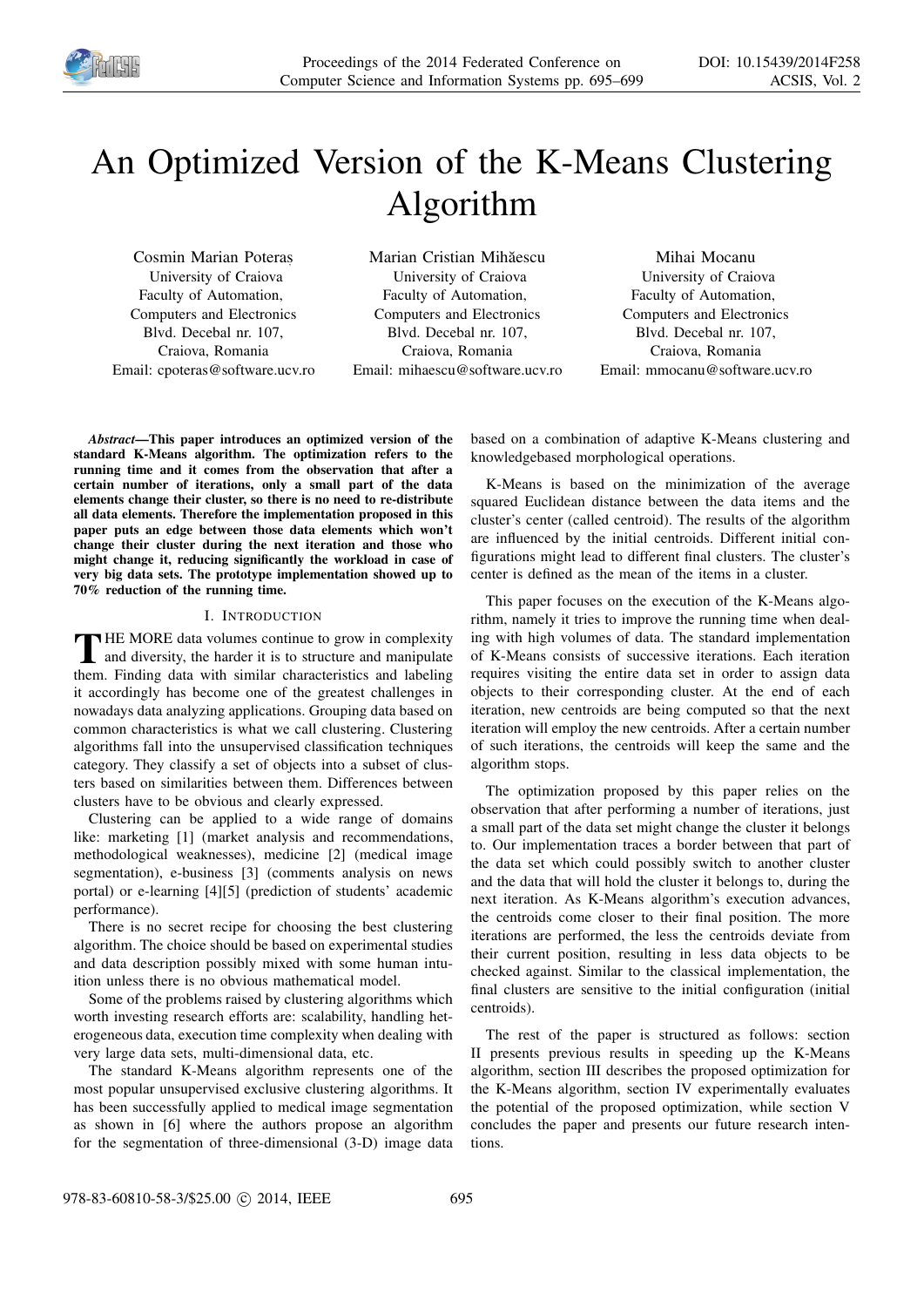#### Algorithm 1 Standard K-Means algorithm

1. Choose k data objects representing the cluster centroids;

2. Assign each data object of the entire data set to the cluster having the closest centroid

3. Compute new centroid for each cluster, by averaging the data objects belonging to the cluster

4. If at least one of the centroids has changed, go to step 2, otherwise go to step 5

5. Output the clusters.

## II. RELATED WORK

Researches have shown special interest for speeding up the K-Means algorithm, by either reducing the computation complexity or by adopting K-Means implementations for parallel and distributed platforms.

In [7] the authors propose an efficient implementation of the Lloyd's (K-Means) algorithm called the filtering algorithm which employs kd-trees for storing the data elements.

In [8], the authors propose an algorithm which reduces the computations for determining the closest centroid of a data element, by making use of the observation that if a data element gets closer to the centroid defined at the previous iteration, it won't switch the cluster it belongs to.

Other strategies [9][10][11][12][13] focused on parallelizing the K-Means algorithm and take advantage of powerful parallel and distributed environments, addressing issues specific to those environments, like data availability, synchronization, etc. and adapting the K-Means algorithm to different distributed architectures (client-server, peer-to-peer, etc). The results were satisfactory for very big data sets.

The highly-parallel GPUs haven't been ignored either. Papers [14][15] propose parallel implementations of K-Means to be run on GPUs.

#### III. OPTIMIZED K-MEANS METHOD

Before proceeding with our optimized K-Means, let us examine first the standard K-Means algorithm. It consists of repetitive steps, as presented in algorithm 1.

Let us have a look at the algorithm and try to identify what step causes the most computations. Obviously in case of very large data sets, step number 2 would require the biggest time frame in the algorithm's execution. The bigger the data set, the wider the time frame of step 2's execution as it visits each data object and performs some computations on it. The question that arises here is: do we need to visit the entire data space? Figure 1 illustrates the centroids' evolution in a standard K-Means execution.

The data objects are represented by 2D points. The algorithm starts with centroids A1, B1 and C1, which change their position with each iteration, successively to  $A_i$ ,  $B_i$  and  $C_i$ , where i=1..6 until they no longer change. If we take a closer look, we can easily see that as the execution progresses, the centroids get very close to their final position. Actually, it happens very often that after only few iterations, the centroids undergo their trip to the very close neighborhood of their

final position. This observation leads us to the conclusion that most of the data objects belonging to a cluster whose centroid slightly moves, should not be affected by the move; they will remain part of the same cluster during the next iteration. The less the centroid moves, the less points get affected by the move.

Being able to determine which of the data objects could be affected by a move, could lead us to a very important improvement on step number 2 as we no longer need to visit the entire data set, but just a small list of data objects (let us call that the 'border' list). Before deciding which data objects should be placed into the 'border' list we need to establish the criteria that need to be fulfilled by a data element so that it can be considered a 'border' element. Let us consider Figure 2 which assumes the iteration *i* is to be computed.

Let point P be part of cluster C. All other points have been omitted on purpose for the ease of presentation. Point P is part of cluster C as the distance from P to C  $(d_{PC})$  is less than the distance to A  $(d_{PA})$  and less than the distance to B  $(d_{PR})$ . We want to know, how far away is point P from jumping to another cluster. That would obviously be:

$$
e_P = min(d_{PA} \cdot d_{PC}, d_{PB} \cdot d_{PC}) \ (1)
$$

We've labeled as e*<sup>P</sup>* the distance from *P* to the closest edge. We can say that point *P* is *eP*-away from switching the cluster.

At the end of iteration *i*, centroids need to be updated based on the new clusters' configuration. Let us assume that centroid *A* moved to *A'*, centroid *B* moved to *B'* and centroid *C* moved to *C'*.

In the context shown in figure 2, the worst case scenario for point*P* would be: point *C* got farther away from *P* by |CC'| while point *A* got closer by *|AA'|* and point *B* got closer by *|BB'|*. What would be the condition for *P* to stay in cluster *C*? Obviously that would be

$$
e_P > |CC'| + |AA'| (2)
$$

and

$$
e_P > |CC'| + |BB'| (3).
$$

To simplify a little the algorithm and reduce the computations, we can blend conditions (2) and (3):

*e<sup>P</sup> > 2 \* max(|AA'|, |BB'|, |CC'|). (4)*

That being said, we've just found a way of determining whether a point is part of the 'border' list or not.

But, we're still not ok because checking the inequality for each of our data elements at each iteration gets us back to where we started. To avoid such computations, we can map all of our data elements into wider intervals for the value of *e*, as shown in algorithm 2:

The algorithm 2 groups points with close values of *e* so that instead of visiting each data element and checking against their close-to-the-edge distance, we can do that that for the entire group. This compromise is the key of the entire optimization. The *WIDTH* constant has a big influence on the optimization. If the value of *WIDTH* is to small, then the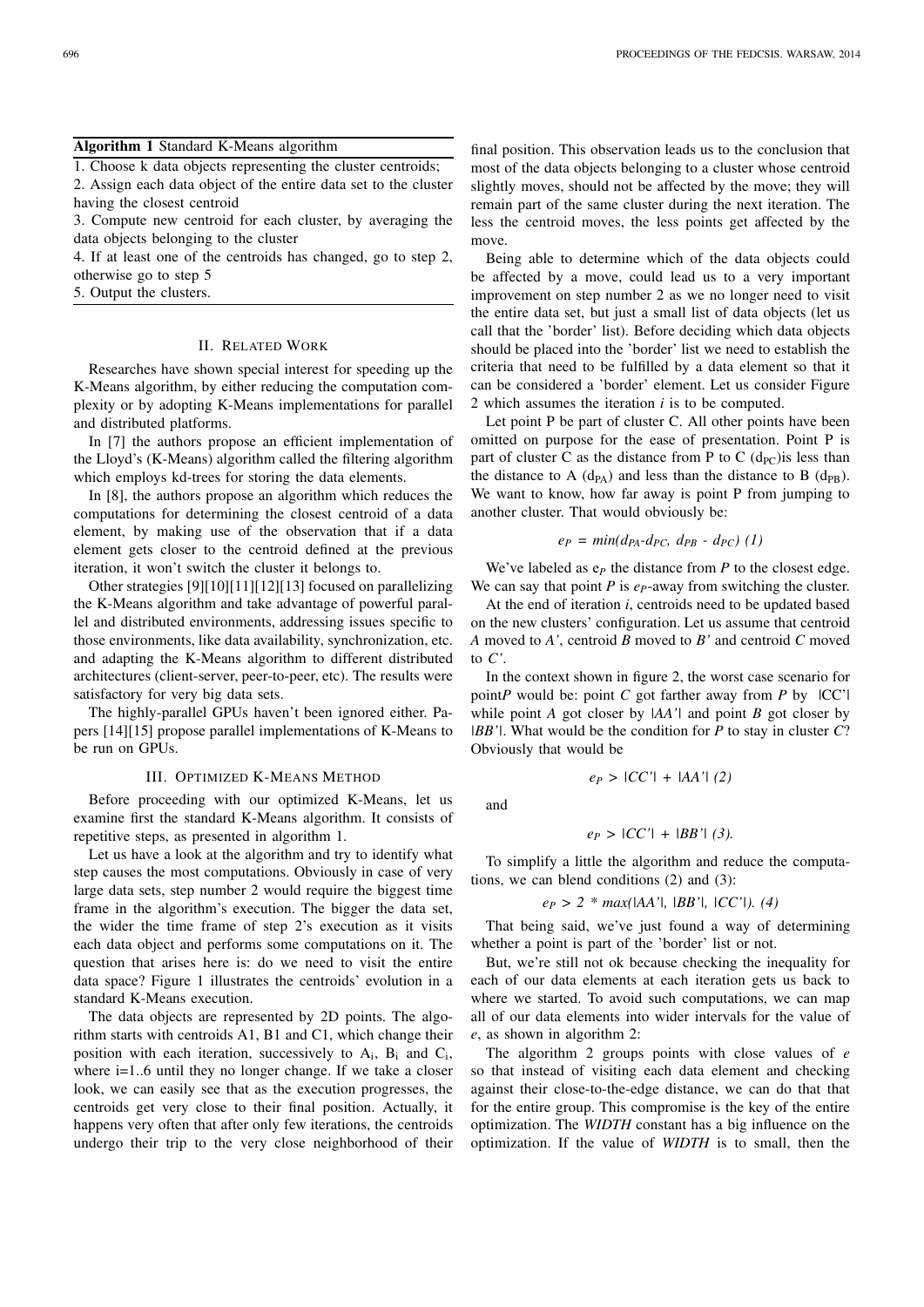

Fig. 1. Example of centroids evolution



Fig. 2. Edge condition for data elements

#### Algorithm 2 Optimized K-Means algorithm

1. Define constant *WIDTH*

2. Define intervals  $I_i = \{i * WIDTH, (i+1) * WIDTH\}$  and tag them with value *i \* WIDTH*

- 3. Mark the entire data set to be visited
- 4. For each point to be visited

5. Compute  $e = min(d_{PC_l} - d_{PC_w})$  where  $C_w$  is the center of the winner (closest) cluster and  $C_l$ ,  $l = 1..k$ ,  $l \neq w$  stands for all other centroids

6. Map all points with  $i * WIDTH < e < (i+1) * WIDTH$  to interval *i \* WIDTH* where *i* is a positive integer

7. Compute new centroids *C<sup>j</sup>* , where *j=1..k* and their maximum deviation  $D = max(|C_i C_i'|)$ 

8. Update  $I_i$ 's tag by subtracting  $2 * D$  (points owned by this interval got closer to the edge by *2 \* D*)

9. Pick up all points inside intervals whose tag is less or equal to 0, and go to *4* to revisit them

number of intervals will increase and the workload involved by checking and updating the intervals at each iteration can increase significantly. If the value of *WIDTH* is to big, then the number of points for each interval increases, and even though the number of intervals is reduced, the performance loss is obvious when a big interval is marked for re-visiting.

One can easily observe that the quality of the final clusters is not affected by the proposed optimization. At each iteration, the composition of clusters is exactly the same as if we would have run the standard K-Means.

# IV. PROTOTYPE EVALUATION

To validate the potential of our K-Means optimization, we've implemented a prototype that runs on data sets composed of 2D points having their coordinates greater than 0 and less than 1. There have been randomly generated data sets of different sizes ranging from 100,000 points to 5,000,000 points. The random numbers generator used for generating the points coordinates, made use of an uniform distribution. The data sets were split into 4, 8 or 12 clusters. The points belonging to each cluster have been grouped into 0.1 wide intervals ( $WIDTH = 0.1$ ). The running time of the optimized algorithm was compared to the running time of the standard K-Means processing of the same data sets in exactly the same conditions (same centroids, same execution environment). Experiments were conducted on a machine consisting of an Intel i7-4700MQ CPU, 8 GB RAM memory. Many runs were carried out for each use case, and the running times were averaged. Let us have a look at the results.

Table I presents the running time for both optimized and standard versions of the K-Means algorithm where the data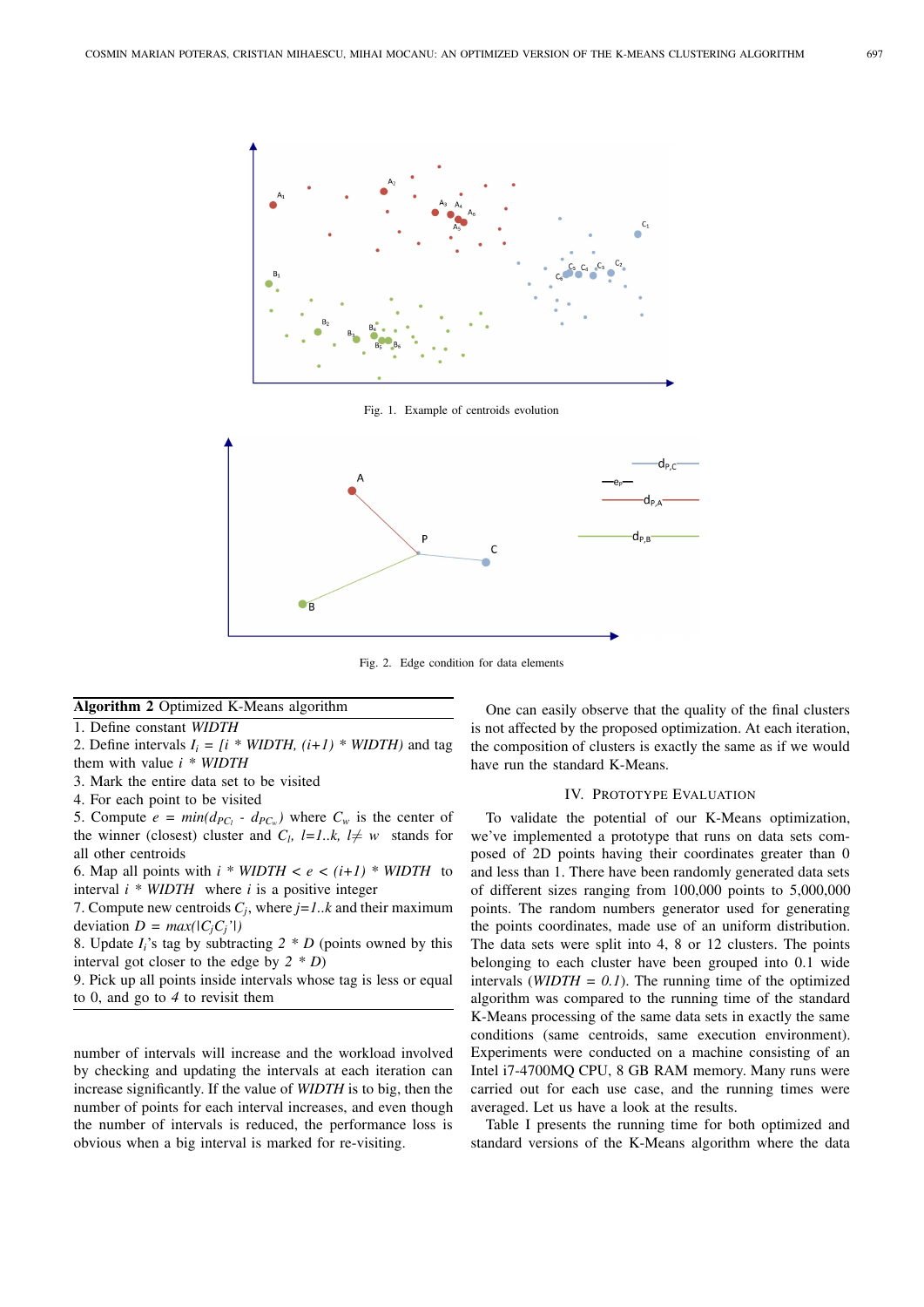TABLE I OPTIMIZED K-MEANS VS. STANDARD K-MEANS RUNNING TIMES - 4 **CLUSTERS** 

| Data<br>set size | <b>Running Time Stan-</b><br>dard K-Means (ms) | <b>Running Time Opti-</b><br>mized K-Means (ms) | <b>Improved</b><br>$by(\%)$ |
|------------------|------------------------------------------------|-------------------------------------------------|-----------------------------|
| 100,000          | 6300                                           | 1967                                            | 68.77                       |
| 250,000          | 14382                                          | 4528                                            | 68.51                       |
| 500,000          | 40321                                          | 11402                                           | 71.72                       |
| 750,000          | 55088                                          | 15943                                           | 71.05                       |
| 1,000,000        | 73957                                          | 21436                                           | 71.01                       |
| 2,000,000        | 140339                                         | 42962                                           | 69.38                       |
| 5,000,000        | 420516                                         | 116630                                          | 72.26                       |

TABLE II OPTIMIZED K-MEANS VS. STANDARD K-MEANS RUNNING TIMES - 8 **CLUSTERS** 

| Data<br>set size | <b>Running Time Stan-</b><br>dard K-Means (ms) | <b>Running Time Opti-</b><br>mized K-Means (ms) | <b>Improved</b><br>$by(\%)$ |
|------------------|------------------------------------------------|-------------------------------------------------|-----------------------------|
| 100,000          | 75664                                          | 28418                                           | 62.44                       |
| 250,000          | 148472                                         | 57485                                           | 61.28                       |
| 500,000          | 629777                                         | 224277                                          | 64.38                       |
| 750,000          | 1004100                                        | 359230                                          | 64.22                       |
| 1,000,000        | 1096291                                        | 396923                                          | 63.79                       |
| 2,000,000        | 2798319                                        | 1006918                                         | 64.01                       |
| 5,000,000        | 9685205                                        | 3355996                                         | 65.34                       |

sets were divided into 4 clusters.

The running time has been reduced by up to 72.26%

Table II, presents the running time for both optimized and standard versions of the K-Means algorithm where the data sets were divided into 8 clusters. The running time has been reduced by up to 64.48%, which is less than the improvement shown in case of only 4 clusters. That can be explained by the fact that the more clusters we use, the higher the chances are for a bigger maximum centroid deviation (max $(IC_iC_i)$ , where  $i = 1..K$ , which decrease the chances of fulfilling inequality (4) causing more points to become part of the 'border' area.

Table III, presents the running time for both optimized and standard versions of the K-Means algorithm where the data sets were divided into 12 clusters. The best improvement we have got here rises up to 53.42% which again, is less than the improvement we have got for 4 and 8 clusters. These results confirm that a higher number of clusters results in wider 'border' areas, reducing the computational gain.

### V. CONCLUSIONS AND FUTURE WORK

The paper introduces an optimized version of the K-Means algorithm. The optimization refers to the running time. Optimization comes from the considerable reduction of the data space that is re-visited at each loop.

The algorithm defines a 'border' area made of those points that are close enough to the edge of their cluster so that the next centroids move could cause them to switch clusters.

A prototype implementation of a domain specific data set has been evaluated. The implementation assumes the data set

TABLE III OPTIMIZED K-MEANS VS. STANDARD K-MEANS RUNNING TIMES - 12 **CLUSTERS** 

| Data<br>set size | <b>Running Time Stan-</b><br>dard K-Means (ms) | <b>Running Time Opti-</b><br>mized K-Means (ms) | <b>Improved</b><br>$by(\%)$ |
|------------------|------------------------------------------------|-------------------------------------------------|-----------------------------|
| 100,000          | 53879                                          | 27388                                           | 49.16                       |
| 250,000          | 186923                                         | 90140                                           | 51.77                       |
| 500,000          | 323584                                         | 158888                                          | 50.89                       |
| 750,000          | 681331                                         | 317328                                          | 53.42                       |
| 1,000,000        | 809675                                         | 377522                                          | 53.37                       |
| 2,000,000        | 1650657                                        | 776873                                          | 52.93                       |
| 5,000,000        | 4835146                                        | 2324173                                         | 51.93                       |

is made of 2D points with their coordinates between 0 and 1. The data set has been generated using a uniform distribution generator.

Running times for 4, 8 and 12 centroids have been compared to the running times of the standard K-Means algorithm, showing a reduction ranging from 49.16% to 72.26 %. At this stage we can not confirm that the improvement shown by the prototype will be held in all real-world use cases, but the results are certainly encouraging.

Our future research will focus on the domain-independent implementation and evaluation of the algorithm. The algorithm's scalability as well as data sensitivity (form and distribution) are to be analyzed with the purpose of concluding upon what would be the best and the worst environments (data and configuration) for the algorithm.

A natural question would be if the algorithm can be improved. One can easily note that the grouping intervals' width might be a point of vulnerability for the performance gain. The lower the width, the more intervals are to be checked; the higher the width, the more points are to be checked when their interval's distance to the edge goes bellow 0. A tradeoff has to be made here, therefore we will also focus on designing an auto-calibration algorithm for the interval width.

Implementations for parallel and distributed environments, as well as integration with existing frameworks (Hadoop, Mahout) are also on our goals list as they could lead our way towards big data sets.

#### **REFERENCES**

- [1] Dolnicar, S, Using cluster analysis for market segmentation typical misconceptions, established methodological weaknesses and some recommendations for improvement, Australasian Journal of Market Research, 2003, 11(2), 5-12.
- [2] Ng, H.P., Ong, S.H.; Foong, K.W.C.; Goh, P.S.; Nowinsky, W.L. Medical Image Segmentation Using K-Means Clustering and Improved Watershed Algorithm, 7th IEEE Southwest Symposium on Image Analysis and Interpretation, March 26-28, 2006, Denver, Colorado, pages 61-66
- [3] Hongwei Xie, Li Zhang ; Jingyu Sun ; Xueli Yu Application of Kmeans Clustering Algorithms in News Comments - The International Conference on E-Business and E-Government, May 2010, Guangzhou, China, pages 451-454
- [4] kK Oyelade, O. J, Oladipupo, O. O, Obagbuwa, I. C Application of K-Means Clustering algorithm for prediction of Students' Academic Performance, (IJCSIS) International Journal of Computer Science and Information Security, Vol. 7, No. 1, 2010, pages 292–295